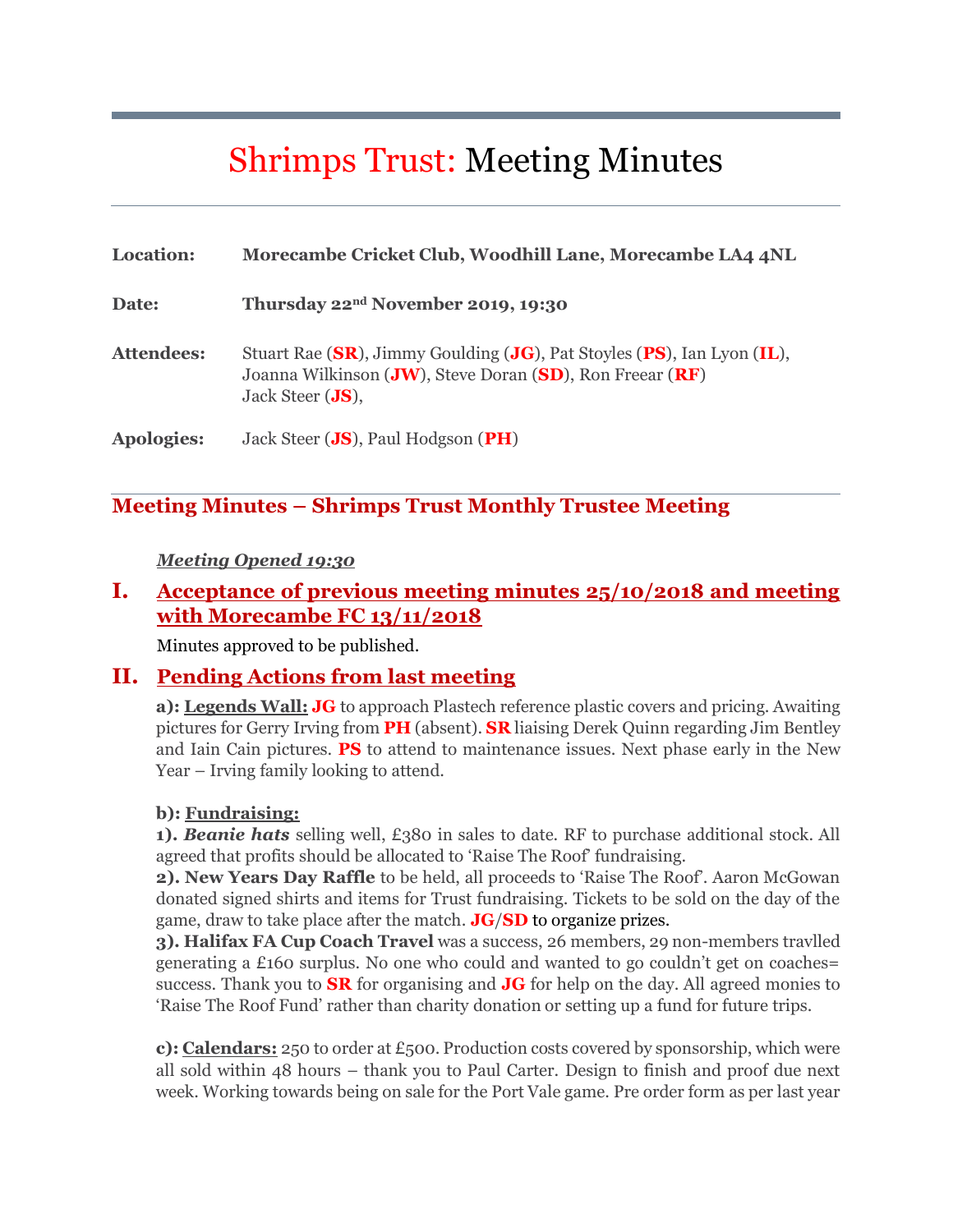on Trust website **SR** to contact Rob Ellis. Can be collected or posted. **SR** to check with club shop if they will manage collections on non-match days, and potentially stock. Only 2 home games to sell calendars before Christmas – to investigate outdoor table/gazebo **IL** to obtain quotes. Thank you to Mike Williamson, Ian Lyon and Matt Rushton for supplying photographs. Release details once proof confirmed. Pricing  $= \pounds_5$  member,  $\pounds_6$  non-members.

#### **d): Website Updates:**

**1).** Amended side motions from AGM sent to Supporters Direct and Rob Ellis by **SR**.

**2). SD** progressing partner agreements, need to upload and organise Drive folder

#### **e): Trust Point of Contact:**

Following club announcement of new co-chairman and after meeting with Morecambe FC, Rod Taylor and Graham Howse now formal points of contact between the club and the Trust. Agreed to meet regularly before home games. Next proposed meeting on 08/12/18 before Port Vale away. SR to confirm. Need to push the club for costed plans for home end roof development which is still pending submission of planning application. Rod Taylor also keen to progress remembrance garden at The Globe – need to understand how the Trust can help in this area.

## **III. Membership Numbers & Benefits Update**

**a). Numbers: JG** current members = 364 (69 new, 17 overseas). 70 not renewed from last year. **JG** to approach and engage and encourage to renew. Little feedback from emails. **RF** – progress auto-renewal with Rob Ellis and Mike Gibson.

**b). Benefits: SD** New discount partner exclusive to members, Stylo Matchmaker (retro football boots/footwear – significant savings for members). To be promoted on all social media platforms and mailouts.

## **IV. Trust Finance Update**

**JS** (absent) provided full summary ahead of the meeting. Finances in a healthy position, showing £7000 in the surplus reserve which can be used on projects, subject to member approval. New reserve created and displayed for home end terrace fundraising. Vote proposed to move funds from existing funds from surplus, to 'Raise The Roof' reserve. Awaiting confirmation of clubs next AGM / Fans Forum – imminent. **JS** to provide halfyearly management report for publication and circulation to members.

## **V. Community Sports Follow-up**

**SD** emailed Janet Preston with improving experience points survey results. No response – need to follow-up and understand progress on pending grants along with any ideas from the survey that we can progress together. **SD** to promote for donations of presents need to be done before 08/12 for drop off at Information Point. No chocolates or Teddy Bears. Pens & pencils, colouring books, board games all fine. **PH** emailed ref scouts litter pick?

**PS** ref buying of PMG building and pitch- figures? Community value/asset? **JS** to look on companies house for changes to ownership.

**SD** to look into other fundraising i.e. Accrington